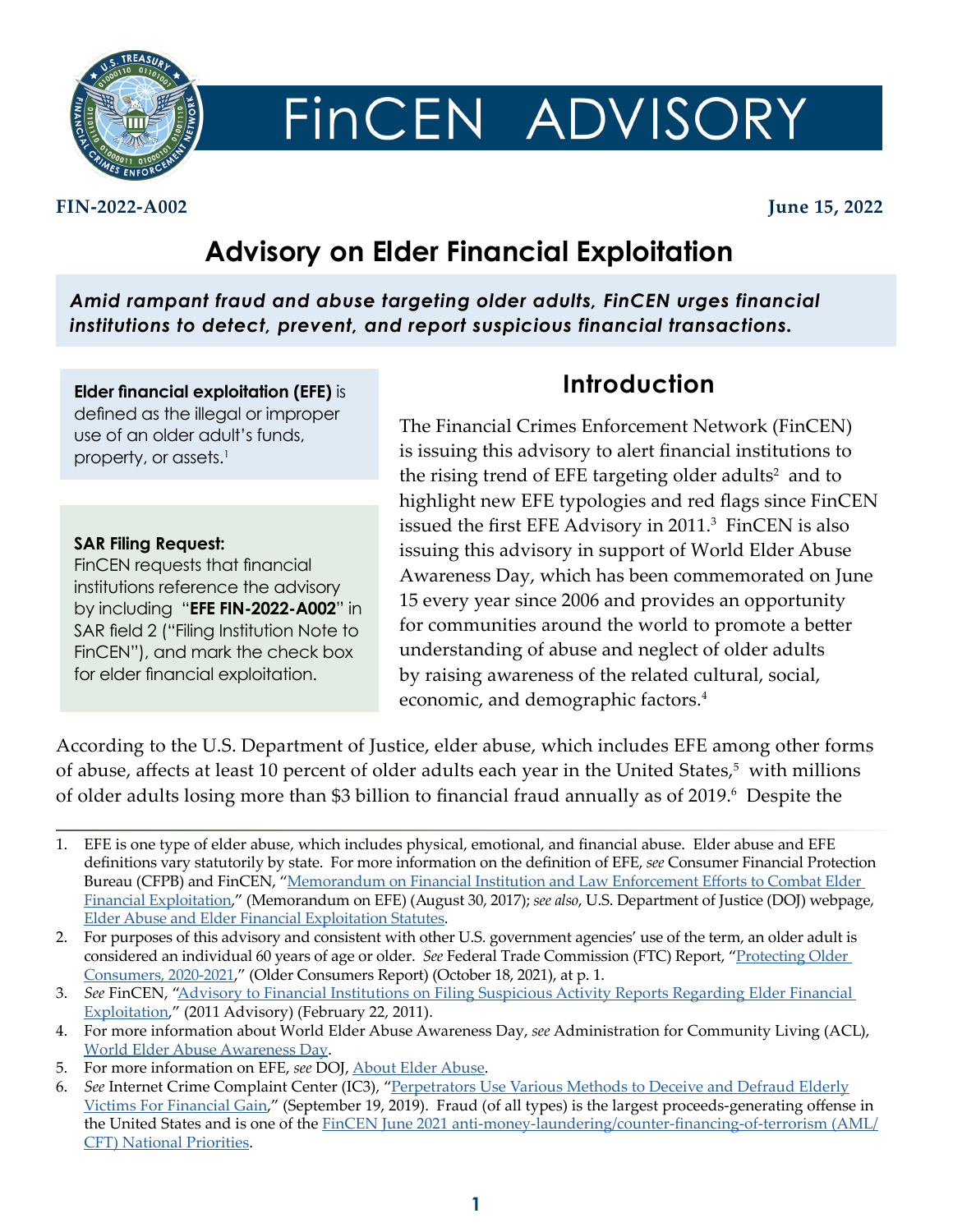fact that EFE is the most common form of elder abuse, the majority of incidents go unidentified and unreported as victims may choose not to come forward out of fear, embarrassment, or lack of resources.7 Older adults are targets for financial exploitation due to their income and accumulated life-long savings, in addition to the possibility that they may face declining cognitive or physical abilities, isolation from family and friends, lack of familiarity or comfort with technology, and reliance on others for their physical well-being, financial management, and social interaction.<sup>8</sup> The COVID-19 pandemic exacerbated these vulnerabilities for many older adults.<sup>9</sup> In 2020, over 62,000 suspicious activity reports (SARs) related to EFE were filed, totaling what the Consumer Financial Protection Bureau (CFPB) estimates to be \$3.4 billion in suspicious transactions, an increase from \$2.6 billion in 2019. This is the largest year-to-year increase since 2013.<sup>10</sup> This trend has continued with over 72,000 SARs related to EFE filed in 2021 and, according to the Federal Trade Commission (FTC), older adults now account for 35 percent of the victims associated with filed fraud reports in cases when a consumer provided an age.<sup>11</sup>

The U.S. government has multiple initiatives in place to counter perpetrators and facilitators of EFE.12 In support of this whole-of-government approach, FinCEN collaborates with law enforcement, regulatory agencies, and financial institutions to ensure that SARs appropriately identify and report suspicious activity potentially indicative of EFE. Financial institutions are uniquely situated to detect possible financial exploitation through their relationships with older customers. They therefore play a critical role in helping to identify, prevent, and report EFE to law enforcement and their state-based Adult Protective Services,<sup>13</sup> and any other appropriate first

<sup>7.</sup> *See* CFPB and FinCEN, Memorandum on EFE, *supra* Note 1. *See also,* FTC Older Consumers Report, *supra* Note 2.

<sup>8.</sup> S*ee* CFPB and FinCEN, Memorandum on EFE, *supra* Note 1.

<sup>9.</sup> *See* DOJ Office of Public Affairs (OPA), ["Associate Attorney General Vanita Gupta Delivers Remarks at the Elder](https://www.justice.gov/opa/speech/associate-attorney-general-vanita-gupta-delivers-remarks-elder-justice-coordinating)  [Justice Coordinating Council Meeting](https://www.justice.gov/opa/speech/associate-attorney-general-vanita-gupta-delivers-remarks-elder-justice-coordinating)," (December 7, 2021); *see also,* DOJ OPA, "[Statement of Attorney General](https://www.justice.gov/opa/pr/statement-attorney-general-merrick-b-garland-world-elder-abuse-awareness-day?utm_medium=email&utm_source=govdelivery)  [Merrick B. Garland on World Elder Abuse Awareness Day](https://www.justice.gov/opa/pr/statement-attorney-general-merrick-b-garland-world-elder-abuse-awareness-day?utm_medium=email&utm_source=govdelivery)," (June 15, 2021); and "Associate Deputy Attorney General [Paul R. Perkins Delivers Remarks at the ABA/ABA Financial Crimes Enforcement Conference,](https://www.justice.gov/opa/speech/associate-deputy-attorney-general-paul-r-perkins-delivers-remarks-abaaba-financial-crimes)" (December 9, 2020).

<sup>10.</sup> *See* CFPB, "[Suspicious Activity Reports on Elder Financial Exploitation.](https://www.consumerfinance.gov/consumer-tools/educator-tools/resources-for-older-adults/data-spotlight-suspicious-activity-reports-on-elder-financial-exploitation/)"

<sup>11.</sup> *See* FinCEN, [SAR Stats;](https://www.fincen.gov/reports/sar-stats) and FTC, ["Consumer Sentinel Network: Data Book 2021](https://www.ftc.gov/system/files/ftc_gov/pdf/CSN%20Annual%20Data%20Book%202021%20Final%20PDF.pdf)," (February 2022), at p. 13.

<sup>12.</sup> *See* DOJ's [Elder Justice Initiative,](https://www.justice.gov/elderjustice) [Transnational Elder Fraud Strike Force,](https://www.justice.gov/civil/consumer-protection-branch/transnational-elder-fraud-strike-force) and [Money Mule Initiative](https://www.justice.gov/civil/consumer-protection-branch/money-mule-initiative). For U.S. government efforts to address romance scams, *see* [Dating or Defrauding: A National Awareness Campaign.](https://connect.usa.gov/dating-or-defrauding) Additionally, passed in 2010, the Elder Justice Act was the first comprehensive legislation to address the abuse, neglect, and exploitation of older adults at the federal level. The law authorized a variety of programs and initiatives to better coordinate federal responses to elder abuse, promote elder justice research and innovation, support Adult Protective Services systems, and provide additional protections for residents of long-term care facilities. Further, the Elder Justice Act established the Elder Justice Coordinating Committee to coordinate activities related to elder abuse, neglect, and exploitation across the federal government. For more information about the Elder Justice Act and the associated Committee, visit the [Administration for Community Living, Elder Justice Act.](https://acl.gov/about-acl/elder-justice-act) *See also,* the [National Center](https://ncea.acl.gov/)  [on Elder Abuse \(NCEA\).](https://ncea.acl.gov/)

<sup>13.</sup> According to the National Adult Protective Services Association (NAPSA), "Adult Protective Services (APS) programs promote the safety, independence, and quality-of-life for vulnerable adults who are, or are in danger of, being abused, neglected by self or others, or financially exploited, and who are unable to protect themselves. APS is a social service program authorized by law in every state to receive and investigate reports of elder or vulnerable adult maltreatment and to intervene to protect the victims to the extent possible." *See* NCEA, NAPSA, and Keck School of Medicine of USC, ["Fact Sheet: Adult Protective Services, What You Must Know;](https://ncea.acl.gov/NCEA/media/publications/APS-Fact-Sheet.pdf)" and [NCEA, Adult Protective Services;](https://ncea.acl.gov/What-We-Do/Practice/Intervention-Partners/APS-(1).aspx) and [How](https://ncea.acl.gov/About-Us/What-We-Do/Practice/Intervention-Partners/APS-How-It-Works.aspx)  [APS Works.](https://ncea.acl.gov/About-Us/What-We-Do/Practice/Intervention-Partners/APS-How-It-Works.aspx)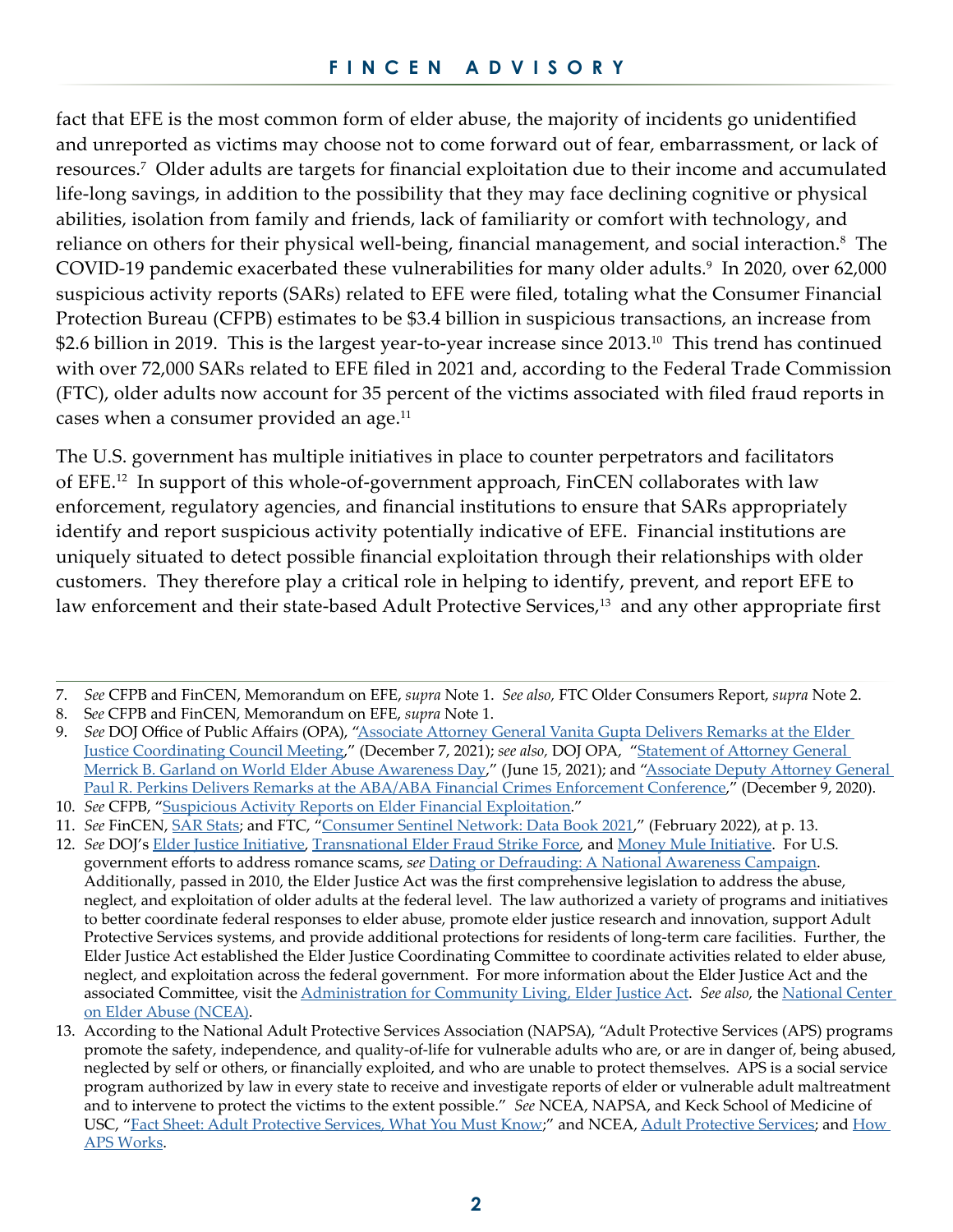responder as well as assisting older customers who fall victim to financial exploitation.14 The information contained in this advisory is derived from FinCEN's analysis of Bank Secrecy Act (BSA) data, open source reporting, and law enforcement partners.

## **Trends and Typologies of EFE and Associated Payments**

EFE schemes generally involve either theft or scams.<sup>15</sup> Perpetrators of elder theft are often known and trusted persons of older adults, while scams, which can disproportionally affect older adults, frequently involve fraudsters, often located outside of the United States, with no known relationship to their victims.16 Regardless of the relationship, these criminals can place older adults in financially, emotionally, and physically compromising situations, and the resulting loss of income and life-long earnings can be devastating to the financial security, dignity, and quality of life of the victims.<sup>17</sup>

#### **Elder Theft**

*Schemes involving the theft of an older adult's assets, funds, or income by a trusted person.* 

#### **Elder Scams**

*Scams involving the transfer of money to a stranger or imposter for a promised benefit or good that the older adult did not receive.*

Unfortunately, perpetrators of EFE schemes often do not stop after first exploiting their victims. In both elder theft and scams, older adults are often re-victimized and subject to potentially further financial loss, isolation, and emotional or physical abuse long after the initial exploitation due to the significant illicit gains at stake.18 Scammers may also sell victims' personally identifiable information (PII) on the black market to other criminals who continue to target the victims using new and emerging scam typologies.19

## *Elder Theft*

Perpetrators of elder theft are often family members and non-family caregivers who abuse their relationship and position of trust. As identified by FinCEN in 2019 in its analysis of a statistically

<sup>14.</sup> Reporting EFE to APS, law enforcement, or other authorities is an opportunity to strengthen prevention and response. *See* CFPB, ["Reporting of Suspected Elder Financial Exploitation by Financial Institutions](https://files.consumerfinance.gov/f/documents/cfpb_suspected-elder-financial-exploitation-financial-institutions_report.pdf)," (July 17, 2019); ["Suspicious Activity Reports on Elder Financial Exploitation: Issues and Trends](https://files.consumerfinance.gov/f/documents/cfpb_suspicious-activity-reports-elder-financial-exploitation_report.pdf)," (February 2019); CFPB and FinCEN, Memorandum on EFE, *supra* Note 1; and Federal Reserve, CFTC, CFPB, FDIC, FTC, NCUA, OCC, and SEC, "[Interagency Guidance on Privacy Laws and Reporting Financial Abuse of Older Adults,](https://files.consumerfinance.gov/f/documents/cfpb_elder-abuse-guidance_2013-09.pdf)" (September 24, 2013).

<sup>15.</sup> *See* FinCEN Financial Trend Analysis (FTA), "[Elders Face Increased Financial Threat from Domestic and Foreign](https://www.fincen.gov/sites/default/files/shared/FinCEN%20Financial%20Trend%20Analysis%20Elders_FINAL%20508.pdf)  [Actors](https://www.fincen.gov/sites/default/files/shared/FinCEN%20Financial%20Trend%20Analysis%20Elders_FINAL%20508.pdf)," (December 2019), at p. 4.

<sup>16.</sup> *Id.*

<sup>17.</sup> *See* CFPB and FinCEN, [Memorandum on EFE](https://www.fincen.gov/sites/default/files/2017-08/8-25-2017_FINAL_CFPB%2BTreasury%2BFinCEN%20Joint%20Memo.pdf), *supra* Note 1.

<sup>18.</sup> For additional information on re-victimization in EFE schemes, *see* FINRA Investor Education Foundation (FINRA Foundation), American Association of Retired Persons (AARP), and Heart+Mind Strategies, ["Addressing the](https://www.finrafoundation.org/sites/finrafoundation/files/addressing-the-challenge-of-chronic-fraud-victimization.pdf)  [Challenge of Chronic Fraud Victimization](https://www.finrafoundation.org/sites/finrafoundation/files/addressing-the-challenge-of-chronic-fraud-victimization.pdf)," (March 2021).

<sup>19.</sup> *See* DOJ, "[List Brokerage Firm Pleads Guilty to Facilitating Elder Fraud Schemes](https://www.justice.gov/opa/pr/list-brokerage-firm-pleads-guilty-facilitating-elder-fraud-schemes)," (September 28, 2020).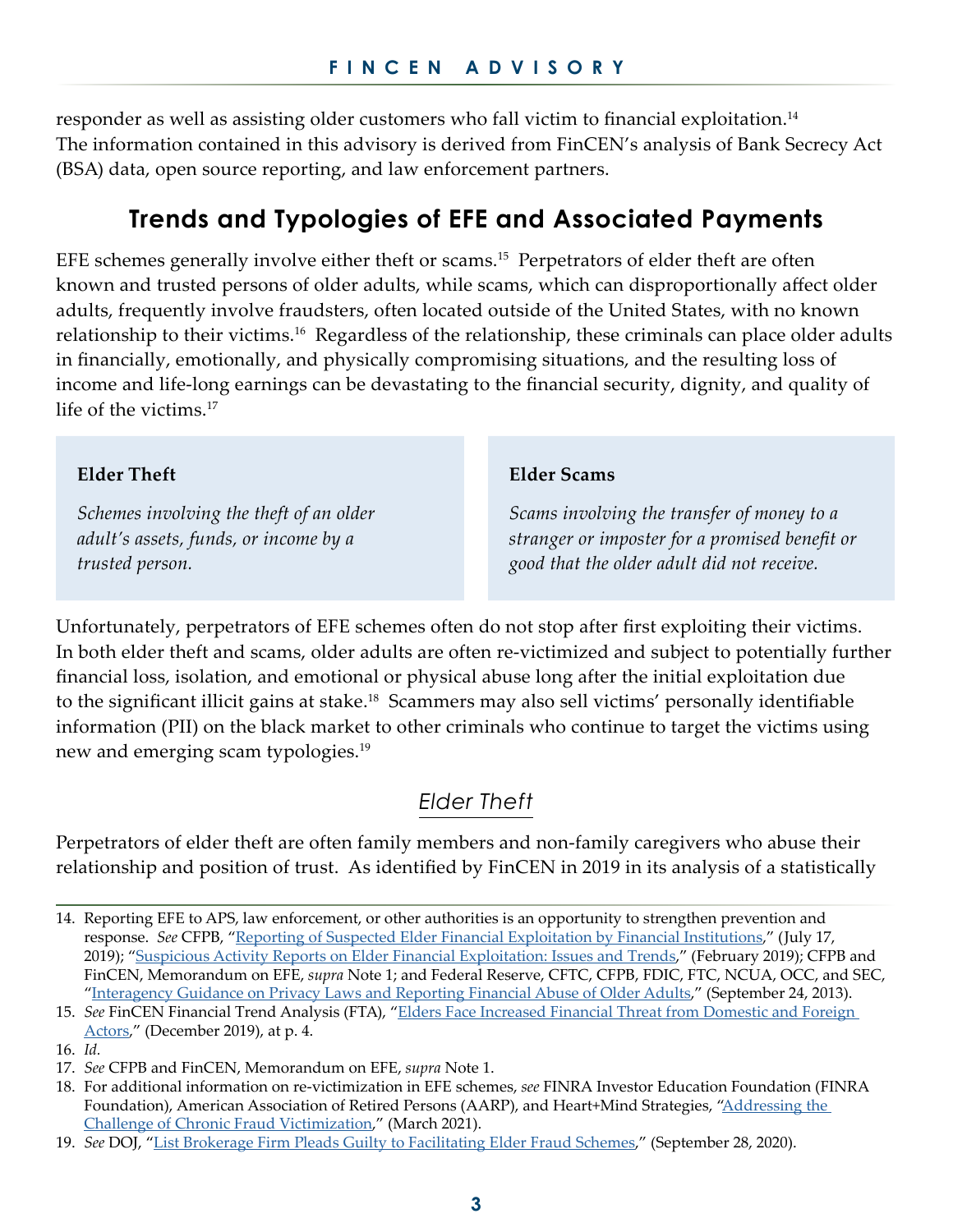significant, random sampling of SAR narratives, a family member was involved in the theft of assets from older adults in 46 percent of elder theft cases reported between 2013 and 2019.<sup>20</sup> Trusted persons who commit elder theft can also include familiar associates and acquaintances such as neighbors, friends, financial services providers, other business associates, or those in routine close proximity to the victims.

Instances of elder theft often follow a similar methodology in which trusted persons may use deception, intimidation, and coercion against older adults in order to access, control, and misuse their finances. Criminals frequently exploit victims' reliance on support and services and will take advantage of any cognitive and physical disabilities, $21$  or environmental factors such as social isolation, to establish control over the victims' accounts, assets, or identity.<sup>22</sup> This can take many forms, including the exploitation of legal guardianships<sup>23</sup> and power of attorney arrangements,<sup>24</sup> or the use of fraudulent investments such as Ponzi schemes<sup>25</sup> to defraud older adults of their income and retirement savings. These relationships enable trusted persons to repeatedly abuse the victims by liquidating savings and retirement accounts, stealing Social Security benefit checks and other income, transferring property and other assets, or maxing out credit cards in the name of the victims until most of their assets are stolen.<sup>26</sup>

## **Case Study on Elder Theft**

## *Housekeeper and Co-Conspirators Exploit Dementia-afflicted Older Adult*

A woman in Charlotte, North Carolina was convicted and sentenced to 97 months in prison and two years of supervised release for conspiracy to commit wire fraud and money laundering conspiracy. Donna Graves, who was the ringleader of the criminal conspiracy, conspired to engage in a scheme to defraud a victim identified in court documents as "K.T." The victim was an elderly widow who lived alone and suffered from dementia and other physical and mental challenges. During the relevant time period, Graves and her co-conspirators (Gerald Maxwell Harrison and Elizabeth Robin Williams) exploited K.T.'s vulnerabilities and defrauded the victim through a web of forged documents, lies, and deceptions. According to evidence presented at Graves' trial, beginning in 2014, Graves and Williams provided housekeeping services for the victim through a business owned and operated by Graves. Over the course of the scheme, the co-conspirators isolated the victim from her friends and family, induced

<sup>20.</sup> *See* FinCEN FTA, *supra* Note 15, at p. 7.

<sup>21.</sup> *Id.*

<sup>22.</sup> *See* DOJ, ["Associate Deputy Attorney General Paul R. Perkins Delivers Remarks at the ABA/ABA Financial Crimes](https://www.justice.gov/opa/speech/associate-deputy-attorney-general-paul-r-perkins-delivers-remarks-abaaba-financial-crimes)  [Enforcement Conference](https://www.justice.gov/opa/speech/associate-deputy-attorney-general-paul-r-perkins-delivers-remarks-abaaba-financial-crimes)," (December 9, 2020).

<sup>23.</sup> *See* DOJ, "[Court-Appointed Pennsylvania Guardian and Virginia Co-Conspirators Indicted for Stealing Over \\$1](https://www.justice.gov/usao-edpa/pr/court-appointed-pennsylvania-guardian-and-virginia-co-conspirators-indicted-stealing)  [Million from Elderly Wards](https://www.justice.gov/usao-edpa/pr/court-appointed-pennsylvania-guardian-and-virginia-co-conspirators-indicted-stealing)," (June 30, 2021).

<sup>24.</sup> *See* DOJ, "[Franklin, Tennessee Couple Charged With Defrauding Elderly Widow of \\$1.7 Million,](https://www.justice.gov/usao-mdtn/pr/franklin-tennessee-couple-charged-defrauding-elderly-widow-17-million)" (May 12, 2021); and "Former Waterloo Medicaid Provider Sentenced to More than Five Years in Federal Prison for Defrauding Elderly [Victim](https://www.justice.gov/usao-ndia/pr/former-waterloo-medicaid-provider-sentenced-more-five-years-federal-prison-defrauding)," (June 28, 2021).

<sup>25.</sup> *See* DOJ, ["Arizona Man Sentenced for Multimillion-Dollar Nationwide Investment Fraud Scheme](https://www.justice.gov/usao-edva/pr/arizona-man-sentenced-multimillion-dollar-nationwide-investment-fraud-scheme)," (March 15, 2021).

<sup>26.</sup> *See generally*, DOJ, ["Annual Report to Congress on Department of Justice Activities to Combat Elder Fraud and](https://www.justice.gov/file/1443096/download?utm_medium=email&utm_source=govdelivery)  [Abuse](https://www.justice.gov/file/1443096/download?utm_medium=email&utm_source=govdelivery)," (October 18, 2021).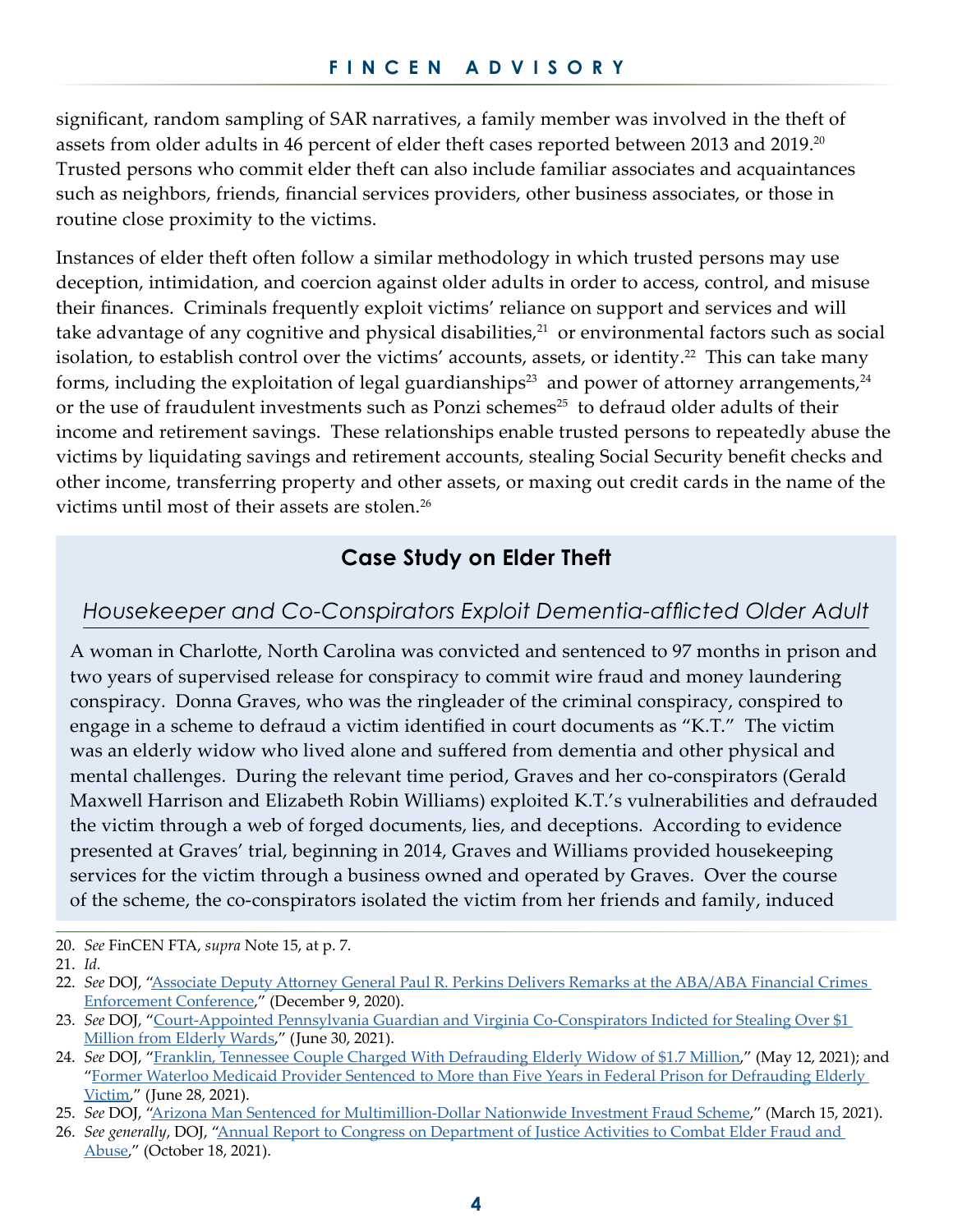the victim to give them power and control over her personal affairs, and fabricated a power of attorney purporting to give Graves and Williams control over the victim's financial affairs. Once they gained access and control, Graves, Williams, and Harrison moved the victim out of her residence in Indian Land, South Carolina, first to an apartment in Charlotte, and later to a rental home in Mint Hill, refusing to let the victim's friends and family know where she was living. Over the course of the scheme, Graves and her co-conspirators failed to provide the victim with proper medical care, which greatly diminished the victim's health. Furthermore, once the victim's money was depleted, the co-conspirators abandoned the victim, who was later moved to a nursing home in New York, where she passed away in large part due to the mental and physical deterioration she had suffered in the hands of Graves and her co-conspirators.<sup>27</sup>

## *Elder Scams*

In elder scams, criminals defraud victims into sending payments and disclosing PII under false pretenses or for a promised benefit or good the victims will never receive. These scammers are often located outside of the United States and have no known previous relationship to the victims.28 Elder scams often follow a similar methodology in which scammers contact older adults under a fictitious persona via phone call, robocall, text message, email, mail, in-person communication, online dating apps and websites, or social media platforms. In order to appear legitimate and establish trust with older adults, scammers commonly impersonate government officials, law enforcement agencies, technical and customer support representatives, social media connections, or family, friends, and other trusted persons. Perpetrators often create high-pressure situations by appealing to their victims' emotions and taking advantage of their trust or by instilling fear to solicit payments and PII.<sup>29</sup> Scammers often request victims to make payments through wire transfers at money services businesses (MSBs), but are increasingly requesting payments via prepaid access cards, gift cards, money orders, tracked delivery of cash and high-valued personal items through the U.S. Postal Service, ATM deposits, cash pick-up at the victims' houses, and convertible virtual currency (CVC).<sup>30</sup>

Further, elder scams are sometimes facilitated through money mules<sup>31</sup> who transfer or move illicit funds at the direction of the scammers. A victim of an elder scam can also serve as a money mule: the scammer convinces the victim to set up a bank account or limited liability corporation (LLC)

<sup>27.</sup> *See* DOJ, "[Charlotte Woman And Her Co-Conspirator Are Sentenced To Prison For Stealing \\$300,000 From An](https://www.justice.gov/usao-wdnc/pr/charlotte-woman-and-her-co-conspirator-are-sentenced-prison-stealing-300000-elderly)  [Elderly, Dementia-Afflicted Victim](https://www.justice.gov/usao-wdnc/pr/charlotte-woman-and-her-co-conspirator-are-sentenced-prison-stealing-300000-elderly)," (May 5, 2021).

<sup>28.</sup> Nigeria, Jamaica, Ghana, India, the Philippines, and the People's Republic of China are the top foreign-located subject countries in MSB SAR Filings. *See* FinCEN FTA, *supra* Note 15, at p. 9.

<sup>29.</sup> *See generally,* FTC, [Imposter Scams](https://consumer.ftc.gov/features/imposter-scams).

<sup>30.</sup> *See* IC3, ["2021 Elder Fraud Report](https://www.ic3.gov/Media/PDF/AnnualReport/2021_IC3ElderFraudReport.pdf)," (March 2022); ["Scammers Defraud Victims of Millions of Dollars in New Trend](https://www.ic3.gov/Media/Y2021/PSA210916)  [in Romance Scams](https://www.ic3.gov/Media/Y2021/PSA210916)," (September 16, 2021); "[FBI Warns of a Grandparent Fraud Scheme Using Couriers,](https://www.ic3.gov/Media/Y2021/PSA210729)" (July 29, 2021); FTC, ["New Twist to Grandparent Scam: Mail Cash](https://www.ftc.gov/news-events/data-visualizations/data-spotlight/2018/12/new-twist-grandparent-scam-mail-cash)," (December 3, 2018); and DOJ, "U.S. Attorney Dena J. [King Announces The Successful Forfeiture And Return Of Stolen Cryptocurrency To Elderly Man Victimized By](https://www.justice.gov/usao-wdnc/pr/us-attorney-dena-j-king-announces-successful-forfeiture-and-return-stolen)  [Government Imposter Scam](https://www.justice.gov/usao-wdnc/pr/us-attorney-dena-j-king-announces-successful-forfeiture-and-return-stolen)," (March 15, 2022).

<sup>31.</sup> A money mule is a person (whether witting or unwitting) who transfers or moves illicit funds at the direction of or on behalf of another. *See* IC3, "[Money Mules: A Financial Crisis,](https://www.ic3.gov/Media/Y2021/PSA211203)" (December 3, 2021); and Federal Bureau of Investigation (FBI), [Money Mules](https://www.fbi.gov/scams-and-safety/common-scams-and-crimes/money-mules).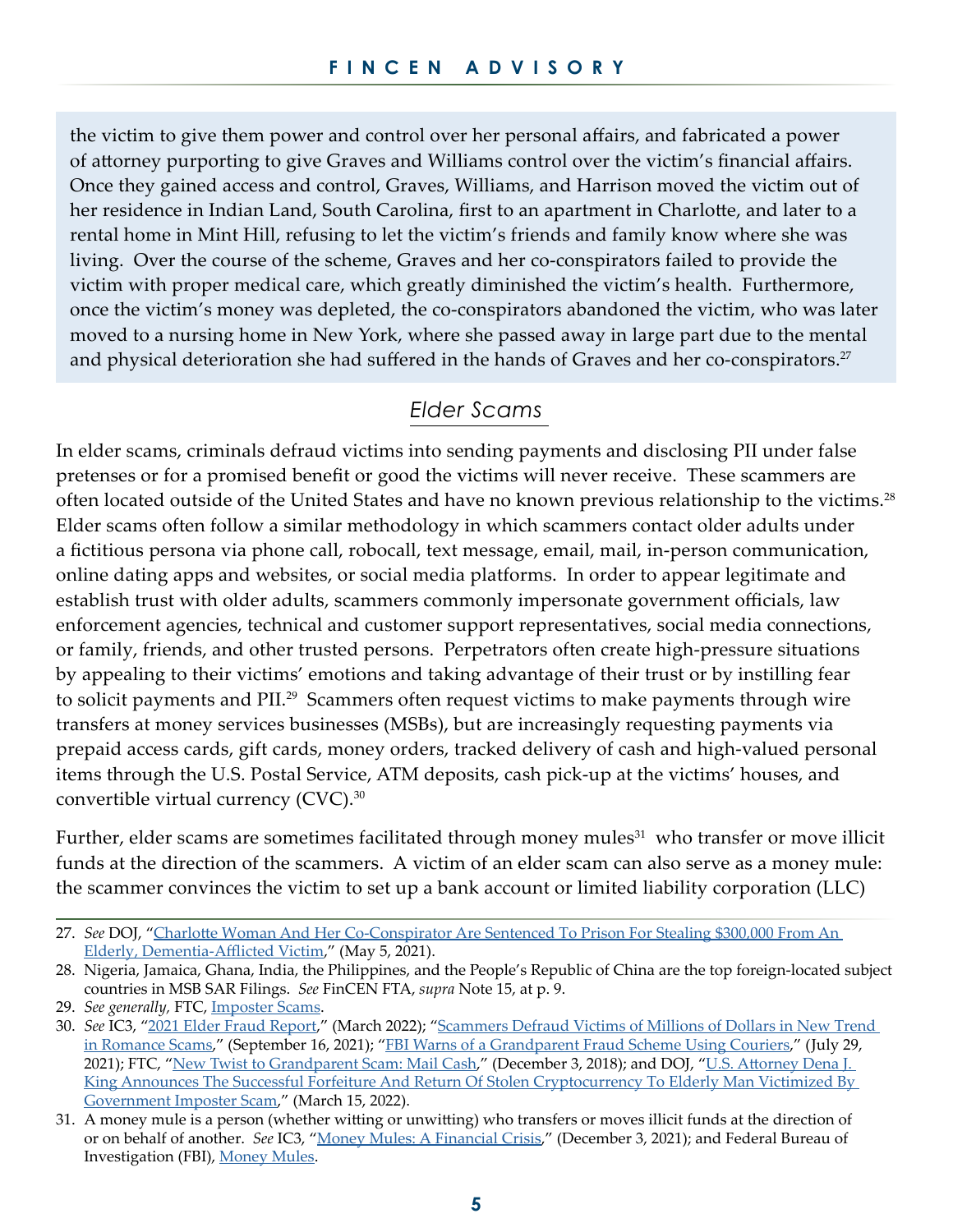in the victim's own name to receive, withdraw, deposit, or transfer multiple third-party payments from other victimized older adults to accounts controlled by the scammer under the illusion of a "business opportunity." In some circumstances, victims of EFE acting as money mules may be prosecuted for this illegal activity and are liable for repaying the victims. They may also be subject to damaged credit and further victimized through their stolen PII.<sup>32</sup>

#### **Common Elder Scam Typologies**

- *Government imposter scams:* Scammers frequently target older adults by impersonating officials from U.S. government agencies that are often well-known or provide services to older adults, such as the Social Security Administration (SSA),<sup>33</sup> the Department of Health and Human Services/Centers for Medicare and Medicaid Services (HHS/CMS),<sup>34</sup> and the Internal Revenue Service  $(IRS)$ ,<sup>35</sup> among others.<sup>36</sup> The scammers may threaten the individuals with arrest or seizure of their bank accounts for crimes they supposedly committed, such as tax evasion. Scammers may also claim that victims' Social Security numbers are suspended due to suspicious activity and demand PII and payment to resolve the supposed matter with the government.<sup>37</sup>
- *Romance scams:* These scams (also referred to as "online dating," "confidence," or "sweetheart" scams) grew to a record level in 2021 with \$547 million in reported losses.<sup>38</sup> Romance scams involve fraudsters creating a fictitious profile on an online dating app or website to establish a close or romantic relationship with older adults to exploit their confidence and trust.<sup>39</sup> Online scammers may offer to meet in person (though they almost never do) and ask victims to send money for travel expenses, a sudden "hardship" they experience such as medical costs or legal fees, or a supposed investment or business deal. The scammers often solicit payments over an extended period of time and victims may also send PII as the perpetrators gain the trust of the victims. In some cases, romance scam victims are convinced to open bank accounts and LLCs to receive and send funds as money mules so the scammers can launder their ill-gotten gains from third-party scams. $40$

<sup>32.</sup> *See* IC3, ["Money Mules: A Financial Crisis](https://www.ic3.gov/Media/Y2021/PSA211203)," (December 3, 2021); ["Cyber Actors Use Online Dating Sites To Conduct](https://www.ic3.gov/Media/Y2019/PSA190805)  [Confidence/Romance Fraud And Recruit Money Mules,](https://www.ic3.gov/Media/Y2019/PSA190805)" (August 5, 2019); and FBI, [Money Mules](https://www.fbi.gov/scams-and-safety/common-scams-and-crimes/money-mules).

<sup>33.</sup> *See* FTC, "[Growing Wave of Social Security Imposters Overtakes IRS Scam,](https://www.ftc.gov/news-events/data-visualizations/data-spotlight/2019/04/growing-wave-social-security-imposters-overtakes-irs-scam)" (April 12, 2019); and Social Security Administration (SSA), [Protect Yourself From Social Security Scams.](https://www.ssa.gov/scam/)

<sup>34.</sup> *See* FTC, "[Protect Yourself Against Medicare Scams,](https://consumer.ftc.gov/consumer-alerts/2019/03/protect-yourself-against-medicare-scams)" (March 15, 2019).

<sup>35.</sup> *See* Internal Revenue Service (IRS), ["IRS Reminds Seniors to Remain on Alert to Phone Scams during Tax Season,](https://www.irs.gov/newsroom/irs-reminds-seniors-to-remain-on-alert-to-phone-scams-during-tax-season)" (March 23, 2017).

<sup>36.</sup> *See* FTC, "[Government Imposter Scams Top the List of Reported Frauds,](https://www.ftc.gov/news-events/data-visualizations/data-spotlight/2019/07/government-imposter-scams-top-list-reported-frauds)" (July 1, 2019).

<sup>37.</sup> *See* FTC, "[How To Avoid a Government Impersonator Scam,](https://consumer.ftc.gov/articles/how-avoid-government-impersonator-scam)" (May 2021); and IC3, "[FBI Warns of the Impersonation](https://www.ic3.gov/Media/Y2022/PSA220307)  [of Law Enforcement and Government Officials,](https://www.ic3.gov/Media/Y2022/PSA220307)" (March 7, 2022).

<sup>38.</sup> *See* FTC, "[Reports of romance scams hit record highs in 2021,](https://www.ftc.gov/news-events/data-visualizations/data-spotlight/2022/02/reports-romance-scams-hit-record-highs-2021)" (February 10, 2022).

<sup>39.</sup> Romance scams can also be perpetrated by scammers who the older adult first meets in-person. These scammers can use romantic overtones to unduly influence an older adult and gain their trust and loyalty before perpetrating the scam.

<sup>40.</sup> *See* FBI, [Romance Scams](https://www.fbi.gov/scams-and-safety/common-scams-and-crimes/romance-scams); and IC3, ["Cyber Actors Use Online Dating Sites To Conduct Confidence/Romance Fraud](https://www.ic3.gov/Media/Y2019/PSA190805)  [And Recruit Money Mules,](https://www.ic3.gov/Media/Y2019/PSA190805)" (August 5, 2019).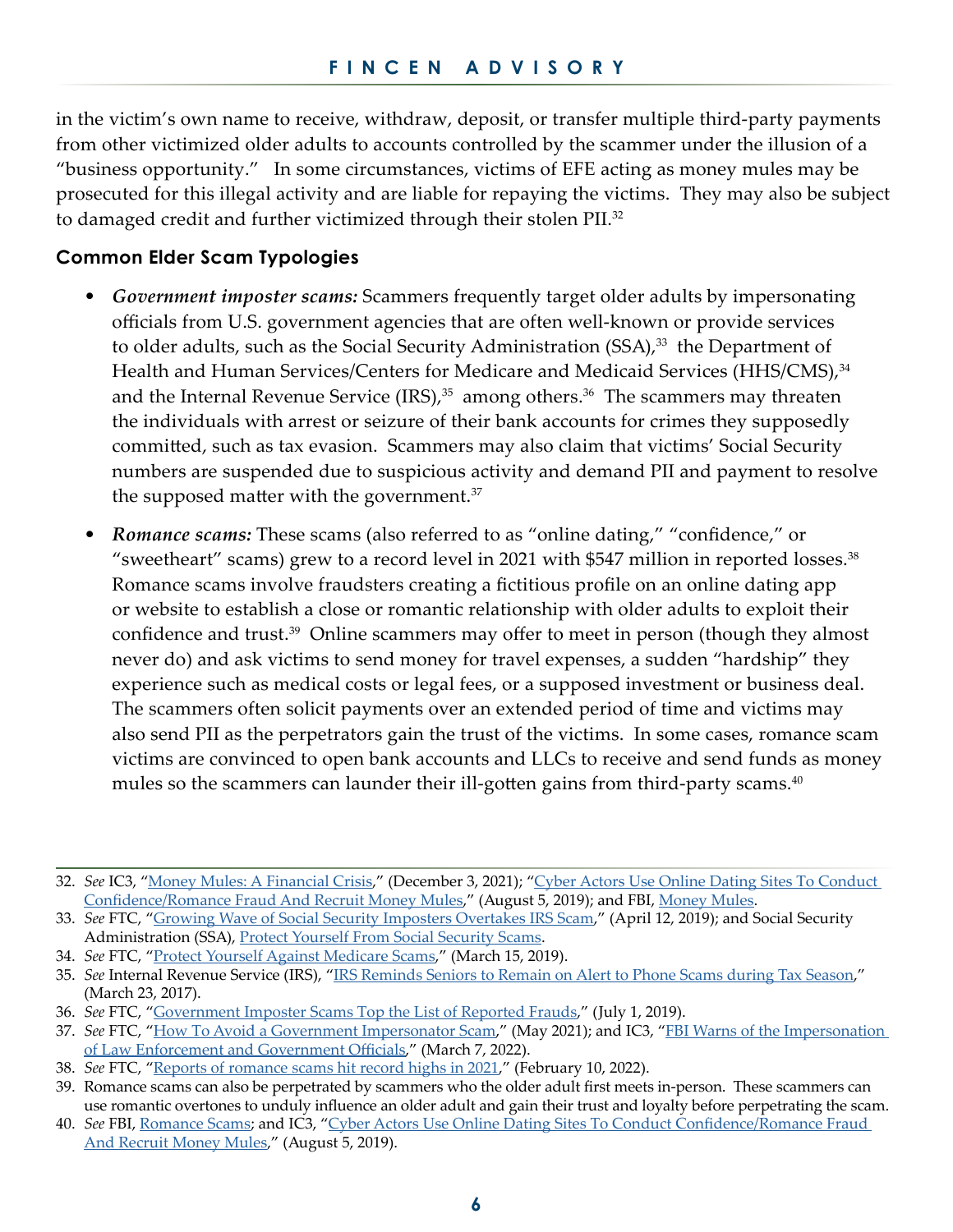- *Emergency/person-in-need scams:* These schemes (also known as "grandparent scams") involve scammers contacting older adults and impersonating a grandchild, another relative, an attorney, emergency medical personnel, or a law enforcement official to deceive victims into believing that a loved one is in an emergency situation (e.g., a car accident, medical emergency, under arrest, or stranded in a foreign country) and needs money sent immediately to resolve the situation.<sup>41</sup>
- *Lottery and sweepstakes scams:* These scams are a type of advance-fee scheme in which scammers, typically located in jurisdictions outside of the United States, impersonate lottery or sweepstakes representatives, and lawyers claiming that the victims have won a lottery, prize, or sweepstakes. Scammers may target older adults regardless of whether the victims have previously played the lottery or entered in a sweepstakes. The scammers instruct the victims to pay for supposed shipping, taxes, or other fees in order to claim their prize or lottery winnings. Victims never receive their prize or lottery winnings and are often re-victimized with additional requests for payments throughout the scheme until they run out of money. $42$
- *Tech and customer support scams:* These scammers impersonate well-known companies as tech and customer support representatives to falsely claim that a virus or other malware has compromised the victims' computers. Scammers may request remote access to diagnose the alleged problem and will typically attempt to solicit payment for fraudulent software products and tech support services. They also often exploit the remote access to install malware and steal PII and credit card numbers to further defraud the victims.<sup>43</sup> After victims make payments, perpetrators often call back and offer refunds to the victims, claiming their tech and customer support services are no longer available. Perpetrators then will claim to send refund money to the victims' bank accounts but falsely claim that too much money was refunded. The scammers then induce victims to send payments purportedly to reimburse the tech and customer support company for its "over-refund." Victims can lose hundreds or thousands of dollars to such refund schemes. A recent evolution of the refund scheme involves perpetrators claiming to be online retailers and purporting to offer a refund for unauthorized transactions on the victims' accounts.<sup>44</sup>

<sup>41.</sup> *See* FTC, "[Scammers Use Fake Emergencies to Steal Your Money,](https://consumer.ftc.gov/articles/scammers-use-fake-emergencies-steal-your-money)" (May 2021).

<sup>42.</sup> *See* FTC, "[Fake Prize, Sweepstakes, and Lottery Scams,](https://consumer.ftc.gov/articles/fake-prize-sweepstakes-lottery-scams)" (May 2021); and DOJ, [Senior Scam Alert](https://www.justice.gov/elderjustice/senior-scam-alert).

<sup>43.</sup> *See* CFPB, "[What you should know about tech support scams](https://www.consumerfinance.gov/about-us/blog/what-you-should-know-about-tech-support-scams/)," (January 12, 2021); FTC, ["How to Spot, Avoid, and](https://consumer.ftc.gov/articles/how-spot-avoid-report-tech-support-scams)  [Report Tech Support Scams,](https://consumer.ftc.gov/articles/how-spot-avoid-report-tech-support-scams)" (February 2019); ["Older Adults Hardest Hit By Tech Support Scams](https://www.ftc.gov/news-events/data-visualizations/data-spotlight/2019/03/older-adults-hardest-hit-tech-support-scams)," (March 7, 2019); and IC3, "[Technical and Customer Support Fraud,](https://www.ic3.gov/Media/Y2022/PSA220316)" (March 16, 2022).

<sup>44.</sup> *See* DOJ, [Transnational Elder Fraud Strike Force;](https://www.justice.gov/civil/consumer-protection-branch/transnational-elder-fraud-strike-force) and FTC, ["Amazon tops list of impersonated businesses,](https://www.ftc.gov/news-events/data-visualizations/data-spotlight/2021/10/amazon-tops-list-impersonated-businesses)" (October 20, 2021).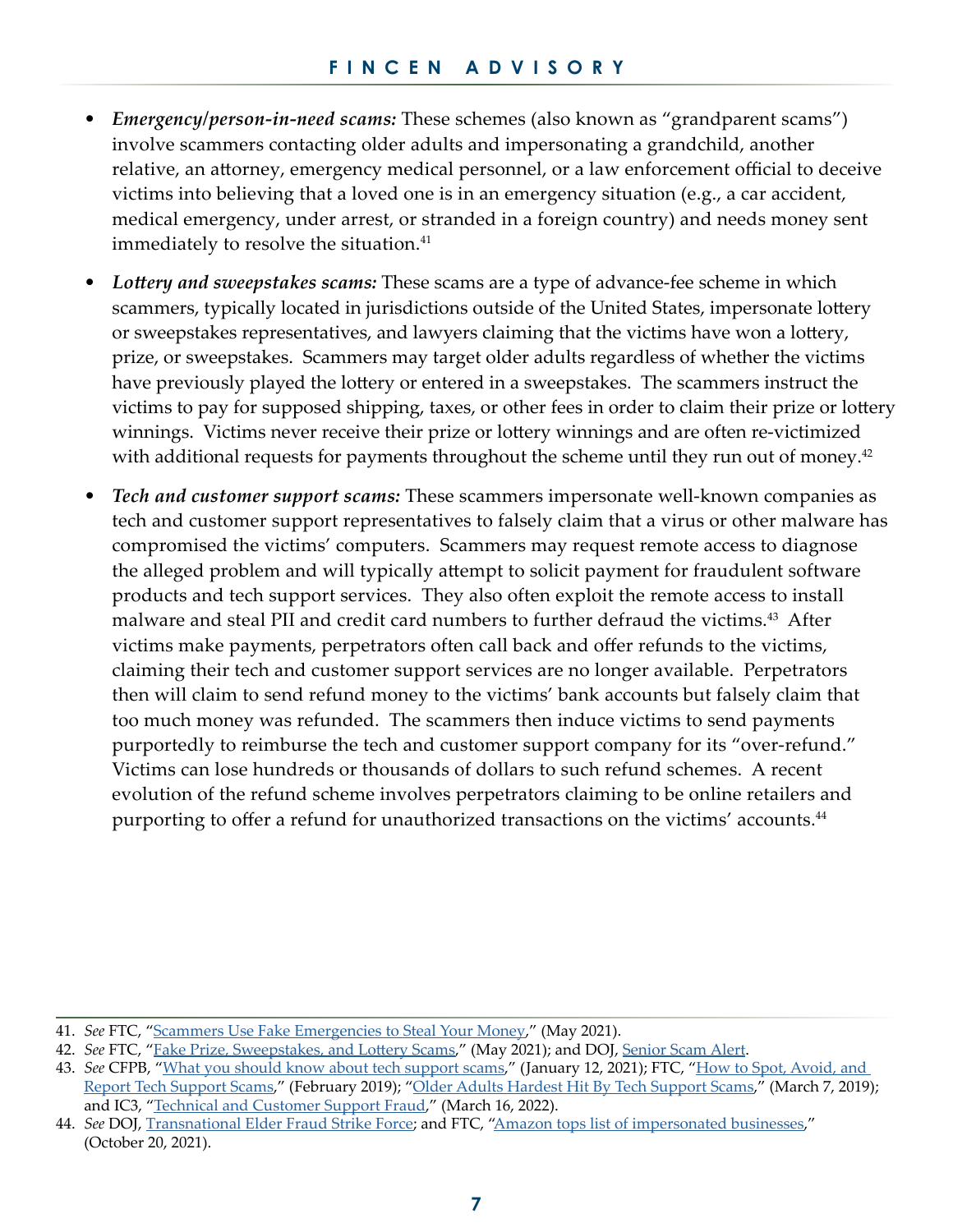## **Case Study of Elder Scams**

### *India-based Government Imposter Scam*

An Indian national was sentenced to 22 years in prison for conspiracy and identity theft in connection with his operation of an overseas robocall scam that defrauded thousands of victims out of more than \$10 million. The victims, many of whom are elderly, continue to endure significant financial hardship from the defendant's vast fraud enterprise. According to court documents, Shehzadkhan Pathan, 40, operated a call center in Ahmedabad, India, from which automated robocalls were made to victims in the United States. After establishing contact with victims through these automated calls, Pathan and other "closers" at his call center would coerce, cajole, and trick victims into sending bulk cash through physical shipments and electronic money transfers. Pathan and his conspirators used a variety of schemes to convince victims to send money, including impersonating law enforcement officers from the Federal Bureau of Investigation and Drug Enforcement Administration and representatives of other government agencies, such as the Social Security Administration, to threaten victims with severe legal and financial consequences. Conspirators also convinced victims to send money as initial installments for falsely promised loans. Pathan is the fourth of six defendants in this case to be sentenced for their role in the conspiracy.<sup>45</sup>

## **Behavioral and Financial Red Flags of EFE and Associated Payments**

FinCEN has identified behavioral and financial red flags to help financial institutions detect, prevent, and report suspicious activity connected to EFE. These red flags build off of the red flags in FinCEN's 2011 Advisory, all of which remain relevant, and do not reflect all behavioral and financial red flags of EFE.<sup>46</sup> As no single red flag is determinative of illicit or suspicious activity, financial institutions should consider the surrounding facts and circumstances, such as a customer's historical financial activity, whether the transactions are in line with prevailing business practices, and whether the customer exhibits multiple red flags, before determining if a behavior or transaction is suspicious or otherwise indicative of EFE. In line with their risk-based approach to compliance with the BSA, financial institutions are also encouraged to perform additional due diligence where appropriate. Financial institutions should remain alert to any suspicious activity indicating that their customers are perpetrators, facilitators, or victims of EFE.

<sup>45.</sup> *See* DOJ, "[Leader of International Robocall Scam Sentenced for Defrauding Over 4,000 U.S. Victims Out of More Than](https://www.justice.gov/usao-edva/pr/leader-international-robocall-scam-sentenced-defrauding-over-4000-us-victims-out-more)  [\\$10 Million,](https://www.justice.gov/usao-edva/pr/leader-international-robocall-scam-sentenced-defrauding-over-4000-us-victims-out-more)" (September 16, 2021).

<sup>46.</sup> *See* 2011 Advisory, *supra* Note 3. For more information on red flags of EFE, *see* DOJ, [Red Flags of Elder Abuse](https://www.justice.gov/elderjustice/red-flags-elder-abuse-0); and CFPB, "[Recommendations and Report for Financial Institutions on Preventing and Responding to Elder Financial](https://files.consumerfinance.gov/f/201603_cfpb_recommendations-and-report-for-financial-institutions-on-preventing-and-responding-to-elder-financial-exploitation.pdf)  [Exploitation](https://files.consumerfinance.gov/f/201603_cfpb_recommendations-and-report-for-financial-institutions-on-preventing-and-responding-to-elder-financial-exploitation.pdf)," (March, 23, 2016).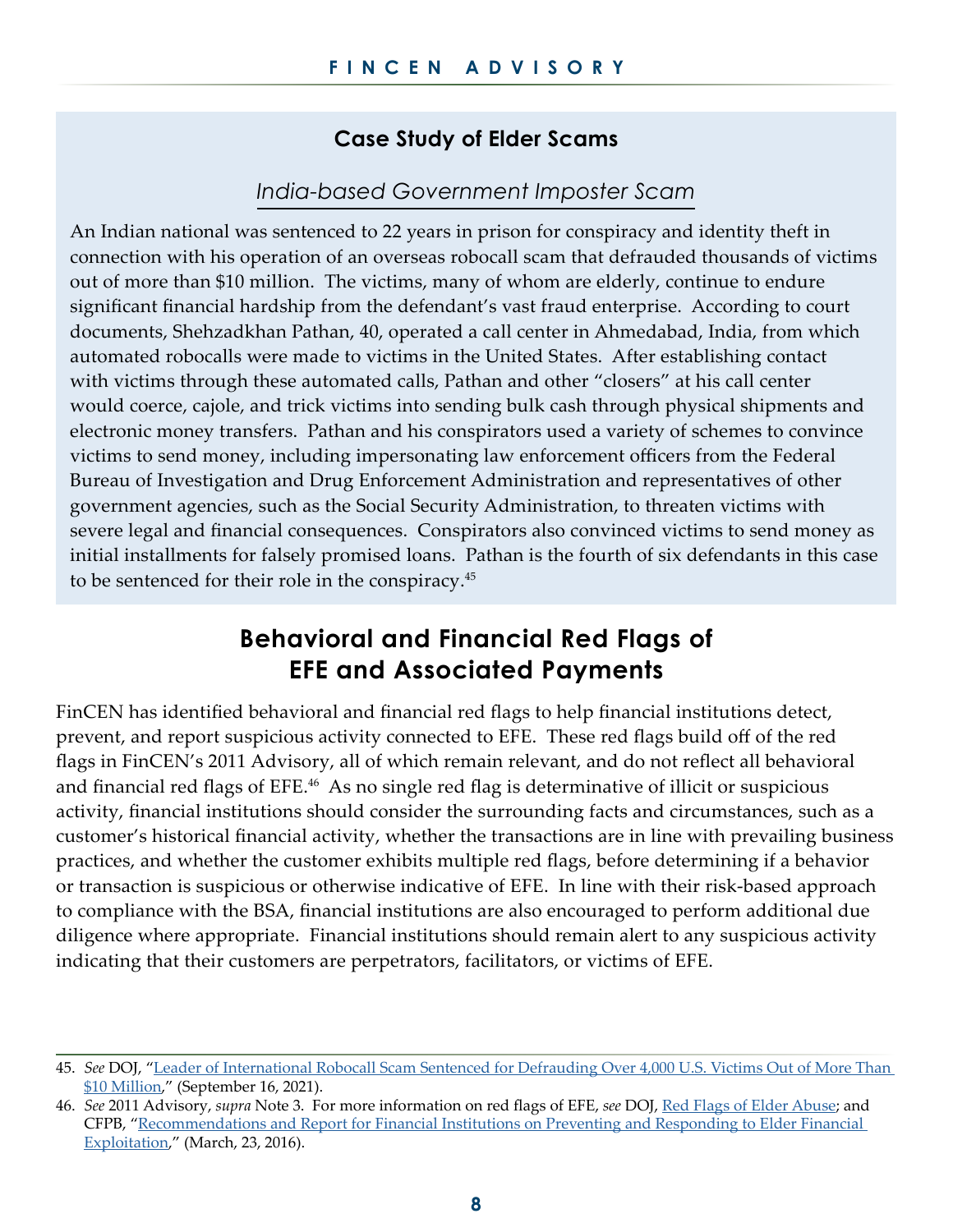## *Behavioral Red Flags*

Victims of EFE may have limited and irregular contact with others. For some, their only outside contact may involve visiting or communicating with their local financial institution, including at the bank branch, check-cashing counter, or MSB. Therefore, it is critical for customer-facing staff to identify and consider the behavioral red flags when conducting transactions involving their older customers, particularly suspicious behavior that also involves the financial red flags highlighted below. Such information should be incorporated into SAR filings and reported to law enforcement as appropriate. Financial institutions are reminded that behavioral red flags of EFE and the names of staff who witnessed them should be included in the SAR narrative to assist future law enforcement investigations. Behavioral red flags of EFE may include:





2. An older customer with known physical, emotional, and cognitive impairment has unexplainable or unusual account activity.

An older customer appears distressed, submissive, fearful, anxious to follow others' directions related to their financial accounts, or unable to answer basic questions about account activity.

An older customer mentions how an online friend or romantic partner is asking them to receive and forward money to one or more individuals on their behalf or open a bank account for a "business opportunity."



5 During a transaction, an older customer appears to be taking direction from someone with whom they are speaking on a cell phone, and the older customer seems nervous, leery, or unwilling to hang up.



An older customer is agitated or frenzied about the need to send money immediately in the face of a purported emergency of a loved one, but the money would be sent to the account of a seemingly unconnected third-party business or individual.

A caregiver or other individual shows excessive interest in the older customer's finances or assets, does not allow the older customer to speak for himself or herself, or is reluctant to leave the older customer's side during conversations.





A new caretaker, relative, or friend suddenly begins conducting financial transactions on behalf of an older customer without proper documentation.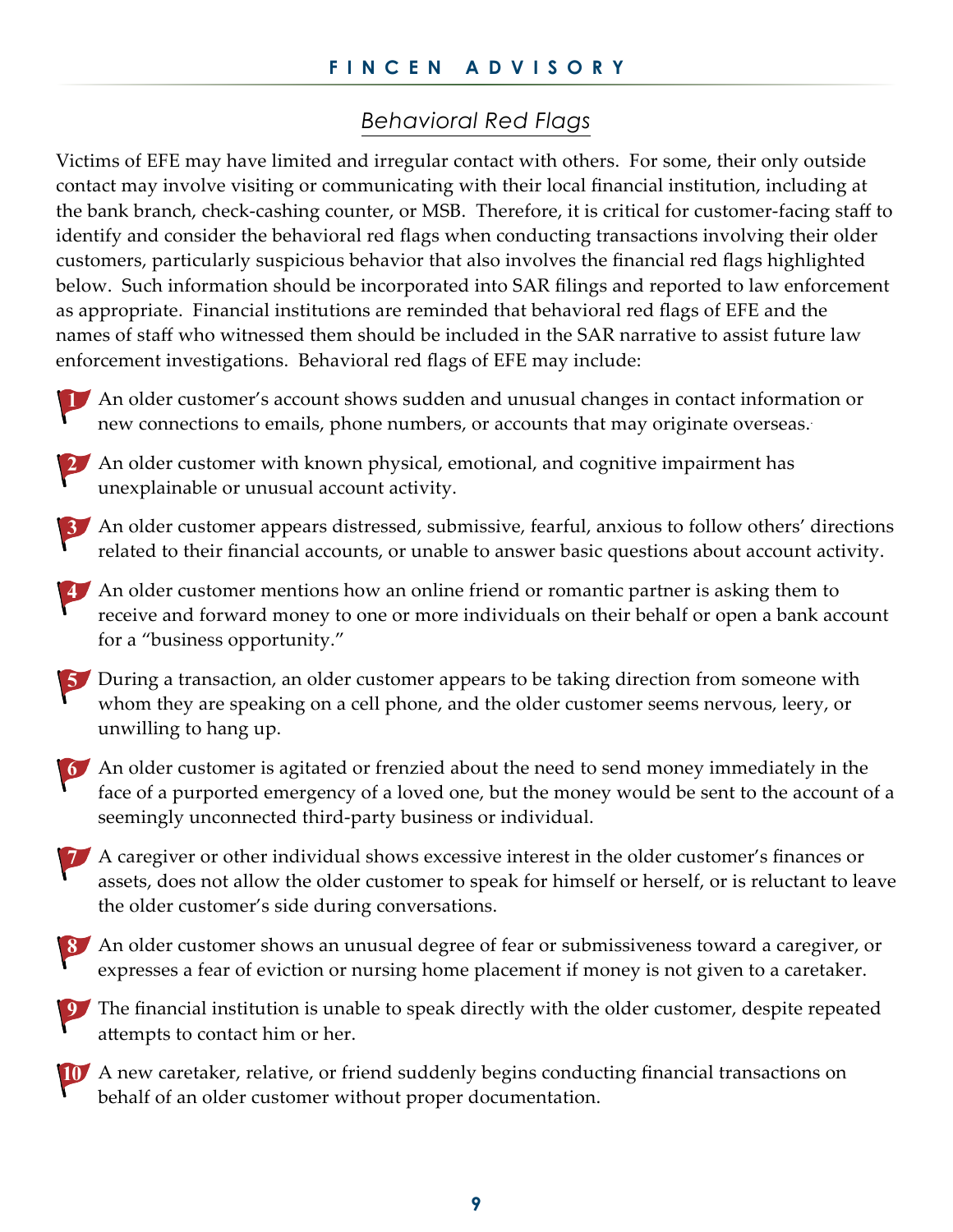An older customer's financial management changes suddenly, such as through a change of power of attorney, trust, or estate planning vehicles, to a different family member or a new individual, particularly if such changes appear to be done under undue influence, coercion, or forgery or the customer has diminished cognitive abilities and is unable to agree to or understand the consequences of the new arrangement.



12 An older customer lacks knowledge about his or her financial status, or shows a sudden reluctance to discuss financial matters.

## *Financial Red Flags*

Identification of financial red flags of EFE and the associated payments are critical to detecting, preventing, and reporting suspicious activity potentially indicative of EFE. In addition to the financial red flags set out in DOJ and CFPB notices, $47$  financial red flags of EFE may include:

13 Dormant accounts with large balances begin to show constant withdrawals.

An older customer purchases large numbers of gift cards or prepaid access cards.

**15** An older customer suddenly begins discussing and buying CVC.

An older customer sends multiple checks or wire transfers with descriptors in the memo line such as "tech support services," "winnings," or "taxes."

Uncharacteristic, sudden, abnormally frequent, or significant withdrawals of cash or transfers of assets from an older customer's account.

18 An older customer receives and transfers money interstate or abroad to recipients with whom they have no in-person relationship, and the explanation seems suspicious or indicative of a scam or money mule scheme.

Frequent large withdrawals, including daily maximum currency withdrawals from an ATM.

20 Sudden or frequent non-sufficient fund activity.

21 Uncharacteristic nonpayment for services, which may indicate a loss of funds or of access to funds.

Debit transactions that are inconsistent for the older customer.

Uncharacteristic attempts to wire large sums of money.

24 Closing of CDs or accounts without regard to penalties.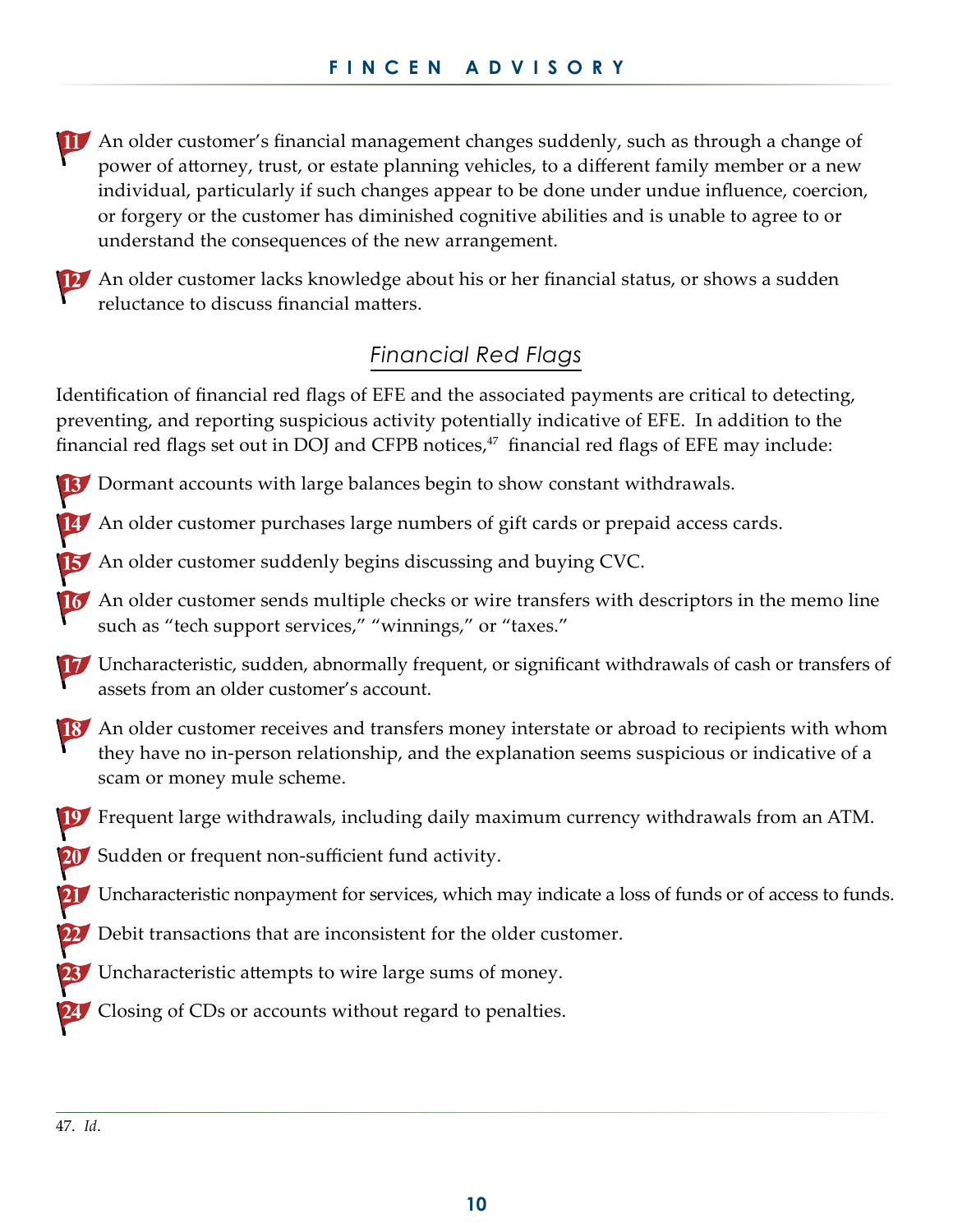## **Reminder of Relevant BSA Obligations and Tools for U.S. Financial Institutions**

*Suspicious Activity Reporting Other Relevant BSA Reporting USA PATRIOT ACT Section 314(b) Information Sharing Authority Additional Reporting Options*

## **Suspicious Activity Reporting**

A financial institution is required to file a SAR if it knows, suspects, or has reason to suspect a transaction conducted or attempted by, at, or through the financial institution involves funds derived from illegal activity, or attempts to disguise funds derived from illegal activity; is designed to evade regulations promulgated under the BSA; lacks a business or apparent lawful purpose; or involves the use of the financial institution to facilitate criminal activity, including EFE.48 All statutorily defined financial institutions may voluntarily report suspicious transactions under the existing suspicious activity reporting safe harbor.<sup>49</sup>

When a financial institution files a SAR, it is required to maintain a copy of the SAR and the original or business record equivalent of any supporting documentation for a period of five years from the date of filing the SAR.<sup>50</sup> Financial institutions must provide any requested SAR and all documentation supporting the filing of a SAR upon request by FinCEN or an appropriate law enforcement or supervisory agency.<sup>51</sup> When requested to provide supporting documentation, financial institutions should take special care to verify that a requestor of information is, in fact, a representative of FinCEN or an appropriate law enforcement or supervisory agency. A financial institution should incorporate procedures for such verification into its BSA compliance or AML/CFT program. These procedures may include, for example, independent employment verification with the requestor's field office or face-to-face review of the requestor's credentials.

<sup>48.</sup> *See* 31 CFR §§ 1020.320, 1021.320, 1022.320, 1023.320, 1024.320, 1025.320, 1026.320, 1029.320, and 1030.320. All financial institutions with these SAR filing requirements also may file a SAR regardless of the amount involved (if any) or if the transaction is only attempted.

<sup>49.</sup> *See* 31 U.S.C. § 5318(g)(3).

<sup>50.</sup> *See* 31 CFR §§ 1020.320(d), 1021.320(d), 1022.320(c), 1023.320(d), 1024.320(c), 1025.320(d), 1026.320(d), 1029.320(d), and 1030.320(d). 31 CFR §§ 1010.330, 1010.331. A Form 8300 also may be filed voluntarily for any suspicious transaction, even if the total amount does not exceed \$10,000.

<sup>51.</sup> *Id. See also*, FinCEN, ["Suspicious Activity Report Supporting Documentation](https://www.fincen.gov/resources/statutes-regulations/guidance/suspicious-activity-report-supporting-documentation)," (June 13, 2007).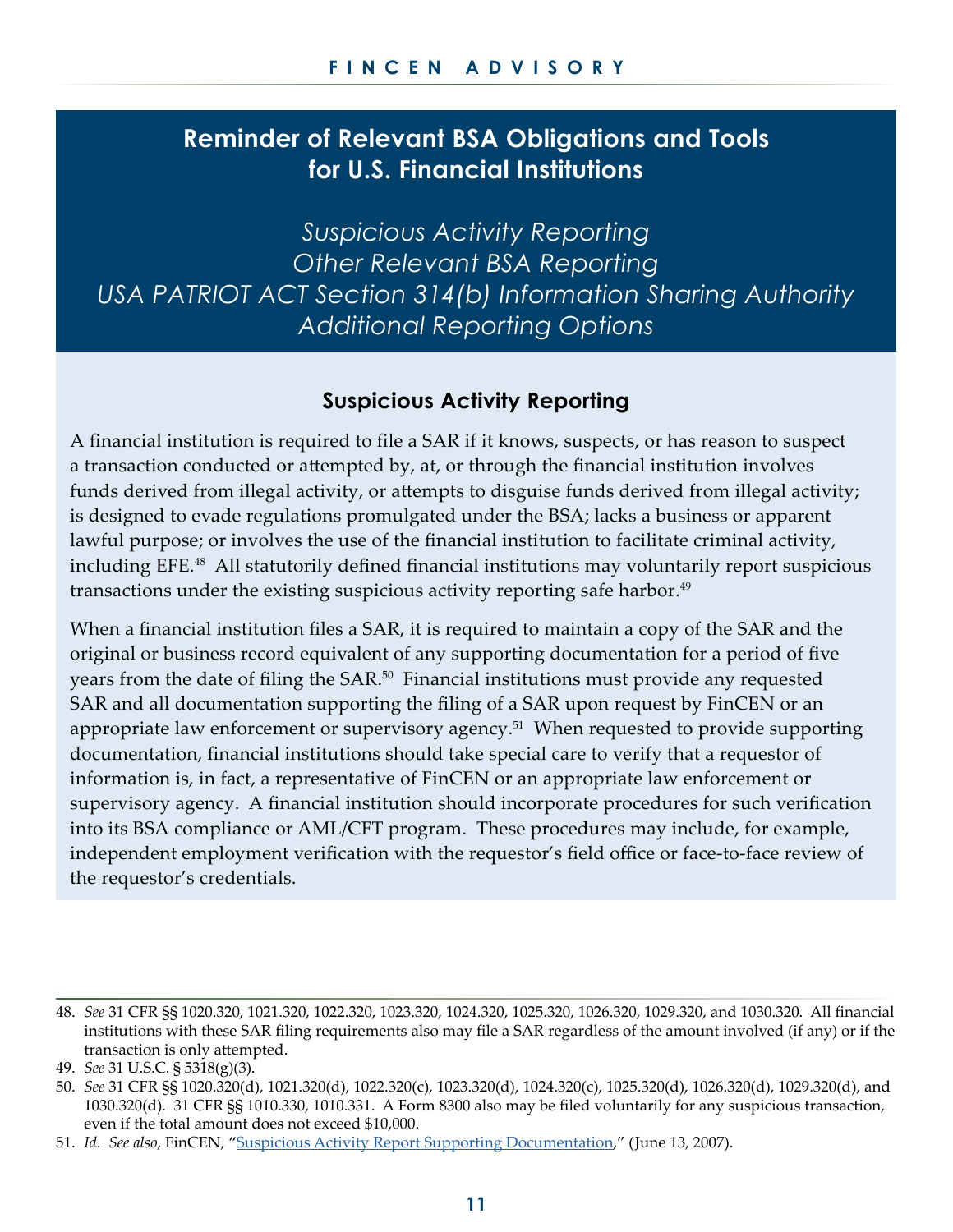## **SAR Filing Instructions**

When filing a SAR, financial institutions should provide all pertinent available information about the activity in the SAR form and narrative. Reporting on how perpetrators of EFE communicate with and target older adults is also useful to law enforcement investigations. **FinCEN requests that financial institutions reference this advisory by including the key term below in SAR field 2 ("Filing Institution Note to FinCEN")** and the narrative to indicate a connection between the suspicious activity being reported and the activities highlighted in this advisory.

#### **"EFE FIN-2022-A002"**

Financial institutions that suspect EFE activity should also mark the check box for Elder Financial Exploitation (**SAR Field 38(d)**). FinCEN first added an "Elder Financial Exploitation" checkbox to the SAR Form in 2012 and encourages financial institutions to mark the box when filing an EFE-related SAR. For authorized federal, state, and local law enforcement, the checkbox makes it easier to locate and analyze BSA data related to EFE as detailed above.

Financial institutions should include any and all available information relating to the account and locations involved in the reported activity, identifying information and descriptions of any legal entities or arrangements involved and associated beneficial owners, and any information about related persons or entities involved in the activity. Financial institutions also should provide any and all available information regarding other domestic and foreign financial institutions involved in the activity; where appropriate, financial institutions should consider filing a SAR jointly on shared suspicious activity. $52$ 

*Financial institutions wanting to expedite their report of suspicious transactions that may relate to the activity noted in this advisory may call the Financial Institutions Toll-Free Hotline at (866) 556-3974 (7 days a week, 24 hours a day).*<sup>53</sup>

Filers are reminded, as stated in FinCEN's Electronic Filing Instructions, that the narrative section of the report is critical to understanding the nature and circumstances of the suspicious activity. The care with which the narrative is completed may determine whether the described activity and its possible criminal nature are clearly understood by investigators. Filers must provide a clear, complete, and concise description of the activity, including what was unusual or irregular that caused suspicion.<sup>54</sup> Filers are also encouraged to determine their obligations to report suspected EFE under state law and report suspected EFE to law enforcement and their state-based Adult Protective Services.

<sup>52.</sup> *See* 31 CFR §§ 1020.320(e)(1)(ii)(A)(2)(i), 1021.320(e)(1)(ii)(A)(2)), 1022.320(d)(1)(ii)(A)(2), 1023.320(e)(1)(ii)(A)(2)(i), 1024.320(d)(1)(ii)(A)(2), 1025.320(e)(1)(ii)(A)(2), 1026.320(e)(1)(ii)(A)(2)(i), 1029.320(d)(1)(ii)(A)(2), and 1030.320(d)(1)(ii)(A)(2).

<sup>53.</sup> The purpose of the hotline is to expedite the delivery of this information to law enforcement. Financial institutions should immediately report any imminent threat to local area law enforcement officials.

<sup>54.</sup> *See* FinCEN, "[SAR Electronic Filing Instructions,](https://www.fincen.gov/sites/default/files/shared/FinCEN%20SAR%20ElectronicFilingInstructions-%20Stand%20Alone%20doc.pdf)" (October 2012).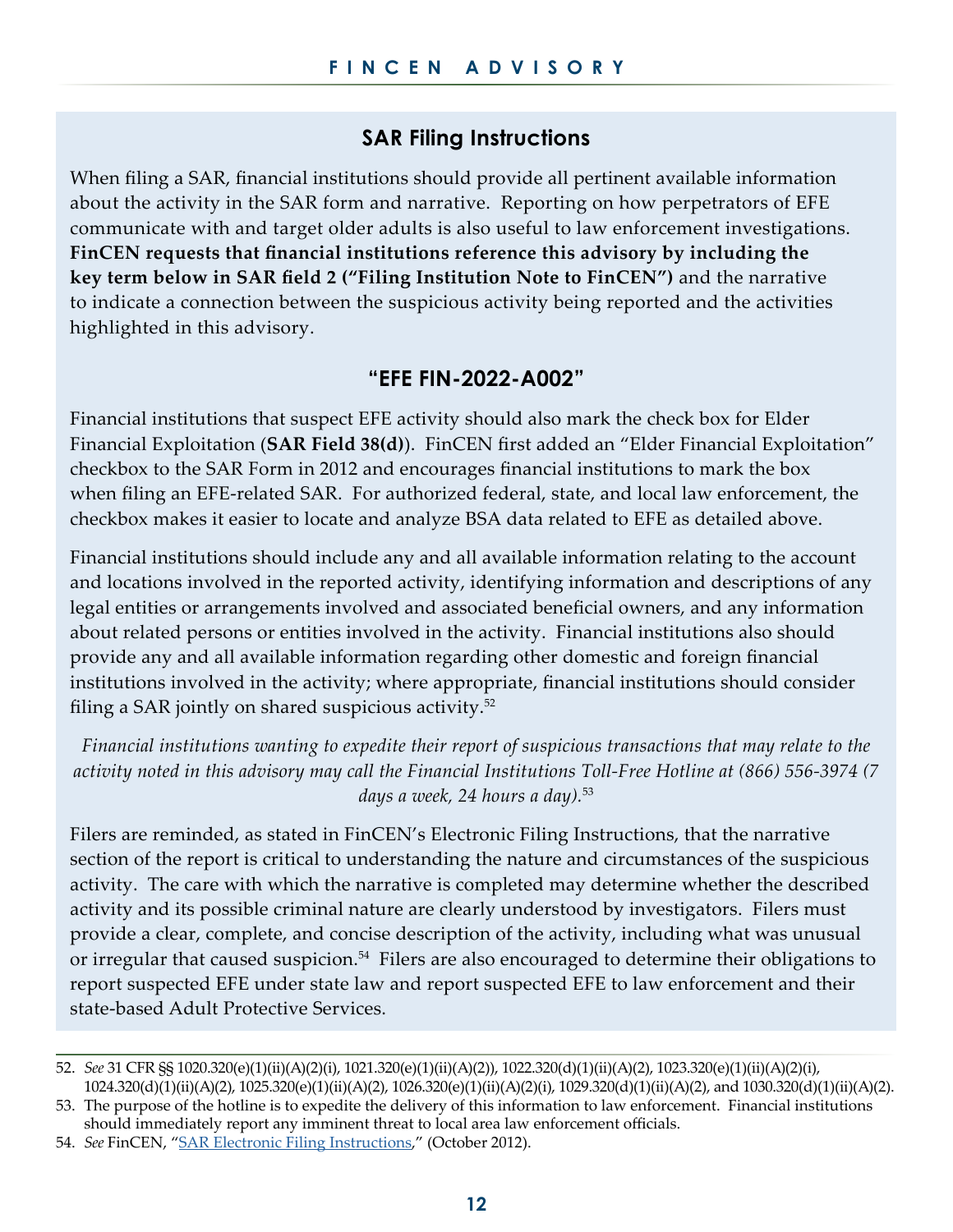**FinCEN notes that the tips below are best practices in regard to filing a SAR for suspected EFE and are not regulatory obligations:** 

- Provide a statement in the narrative documenting the age and location (county/city) of the target or victim. Provide details about the reporting entity's response, e.g., whether accounts were closed, whether the person was warned that transactions appear to involve fraud, if the person was not permitted to conduct new transactions, etc.
- Provide details about the amounts involved and whether any amounts were refunded to the older customer (as of the submission date of the SAR).
- Reference supporting documentation, including any photos or video footage, in the narrative.
- Cross-report the circumstances leading to the filing of EFE SARs directly to local law enforcement if there is any indication that a) a crime may have been committed and/or b) the older adult may still be at risk for victimization by the suspected abuser. Filers should note that the filing of a SAR is not a substitute for any requirement in a given state to report suspected EFE to law enforcement and Adult Protective Services.
- Take advantage of the law enforcement contact field to indicate if the suspicious activity was also reported to law enforcement or Adult Protective Services, as well as the name and phone number of the contact person.
- Provide direct liaisons or points of contact at the reporting entity related to the SAR so investigators can ask questions and request additional documentation in a timely manner.
- Expedite responses to law enforcement requests for supporting documents.<sup>55</sup>

## **Other Relevant BSA Reporting Requirements**

Financial institutions and other entities or persons also may have other relevant BSA reporting requirements that provide information in connection with the subject of this advisory.<sup>56</sup> These include obligations related to the Currency Transaction Report  $(CTR)$ ,  $57$  Report of Cash

<sup>55.</sup> Elder financial exploitation investigations are often complex, time-consuming, and time-sensitive because older victims may be at risk of losing cognitive capacity or passing away before law enforcement has fully investigated the case. Therefore, expedited responses are critical to aiding any investigation.

<sup>56.</sup> BSA reporting refers to legal requirements that financial institutions and certain businesses and persons report certain financial transactions (such as large-dollar cash transactions), suspicious activity, or other information (such as information on a taxpayer's foreign bank and financial accounts) to FinCEN "that are highly useful in (A) criminal, tax, or regulatory investigations, risk assessments, or proceedings; or (B) intelligence or counterintelligence activities, including analysis, to protect against terrorism;" 31 U.S.C. § 5311(1).

<sup>57.</sup> A report of each deposit, withdrawal, exchange of currency, or other payment or transfer, by, through, or to the reporting financial institution which involves a transaction in currency of more than \$10,000, in aggregate per business day. 31 CFR §§ 1010.310-313, 1020.310-313, 1021.310-313, 1022.310-313, 1023.310-313, 1024.310-313, and 1026.310-313.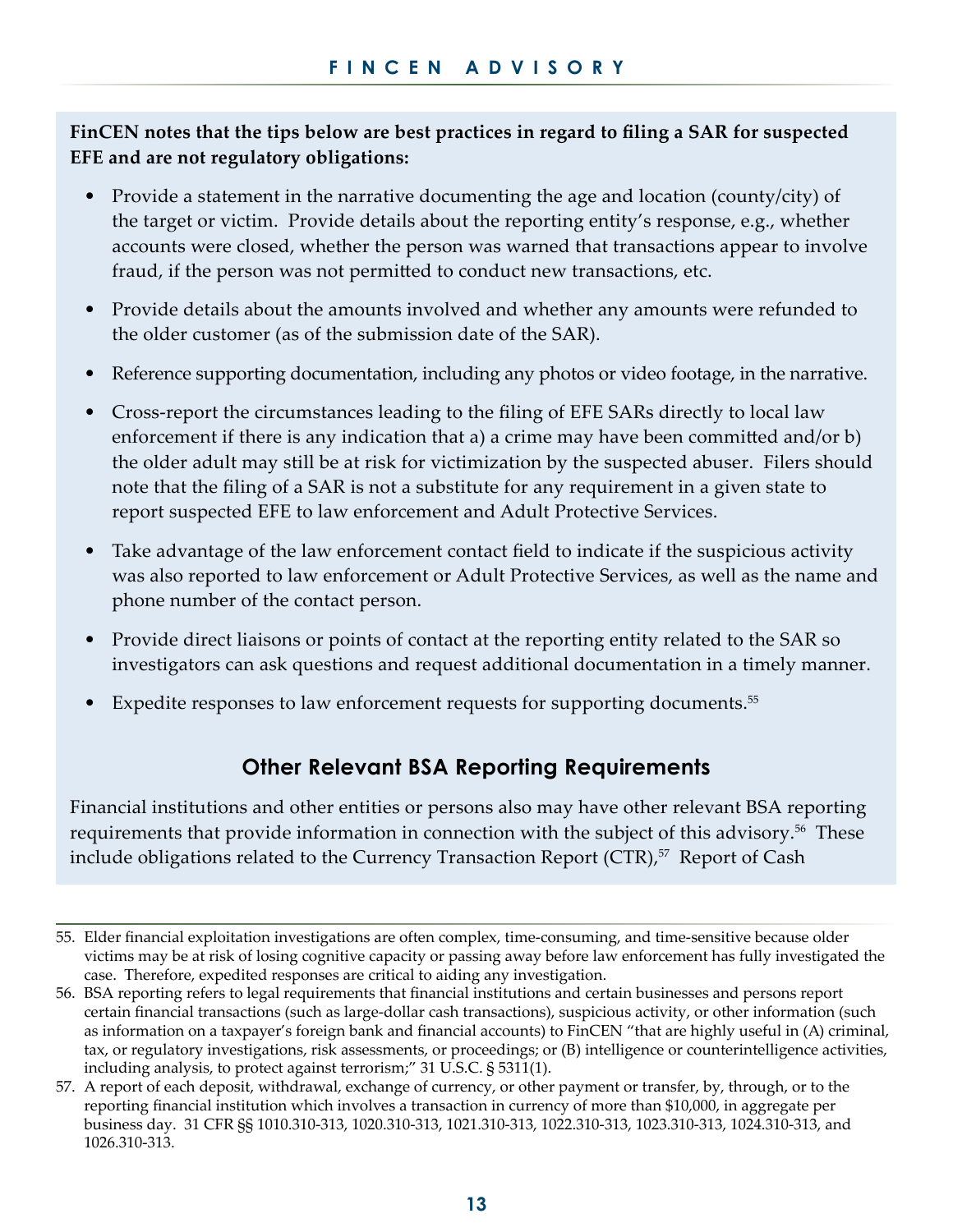Payments Over \$10,000 Received in a Trade or Business (Form 8300),<sup>58</sup> Report of Foreign Bank and Financial Accounts (FBAR),<sup>59</sup> Report of International Transportation of Currency or Monetary Instruments (CMIR),<sup>60</sup> Registration of Money Services Business (RMSB),<sup>61</sup> and Designation of Exempt Person (DOEP). $^{62}$  These standard reporting requirements may not have an obvious connection to illicit finance, but may ultimately prove highly useful to law enforcement.

## *Form 8300 Filing Instructions*

When filing a Form 8300 involving a suspicious transaction relevant to this advisory, FinCEN requests that the filer select *Box 1b* ("suspicious transaction") and include the key term "**EFE FIN-2022-A002**" in the "**Comments**" section of the report.

#### **Information Sharing**

Information sharing among financial institutions is critical to identifying, reporting, and preventing EFE, among other illicit activity. Financial institutions and associations of financial institutions sharing information under the safe harbor authorized by section 314(b) of the USA PATRIOT Act are reminded that they may share information with one another regarding activities they suspect may involve possible terrorist financing or money laundering.<sup>63</sup> FinCEN strongly encourages such voluntary information sharing.

#### **Rapid Response Program**

Through the Rapid Response Program (RRP), FinCEN helps victims and their financial institutions recover funds stolen as the result of certain cyber-enabled financial crime schemes, including cyber-enabled fraud against older adults. The RRP is a partnership between FinCEN; U.S. law enforcement (including the FBI, the U.S. Secret Service, Homeland Security Investigations, and the U.S. Postal Inspection Service); and foreign partner agencies that, like FinCEN, are the financial intelligence units (FIUs) of their respective jurisdictions. FinCEN

- 58. A report filed by any U.S. person engaged in a trade or business on the receipt of more than \$10,000 in currency in one transaction or two or more related transactions involving the trade or business. Such transactions are required to be reported on joint FinCEN/IRS Form 8300 when not otherwise required to be reported under the CTR requirements. 31 CFR §§ 1010.330, 1010.331. A Form 8300 also may be filed voluntarily for any suspicious transaction, even if the total amount does not exceed \$10,000.
- 59. A U.S. person that has a financial interest in or signature authority over foreign financial accounts must file an FBAR if the aggregate value of the foreign financial accounts exceeds \$10,000 at any time during the calendar year, as specified in 31 CFR § 1010.350 and FinCEN Form 114.
- 60. Each person (i.e., an individual or legal entity), as defined in 31 CFR § 1010.100(mm), that transports, ships, or mails more than \$10,000 of currency or other monetary instruments into or out of the United States must file a CMIR. 31 CFR § 1010.340.
- 61. Report for a business required to register with FinCEN as a money services business, as defined in 31 CFR § 1010.100(ff), or renewing the registration. 31 CFR § 1022.380.
- 62. Report for banks, as defined in 31 CFR § 1010.100(d), to exempt certain customers from currency transaction reporting in accordance with 31 CFR § 1010.311.
- 63. For further guidance related to the 314(b) Program, *see* FinCEN, "[Section 314\(b\) Fact Sheet](https://www.fincen.gov/section-314b)," (December 20, 2020).